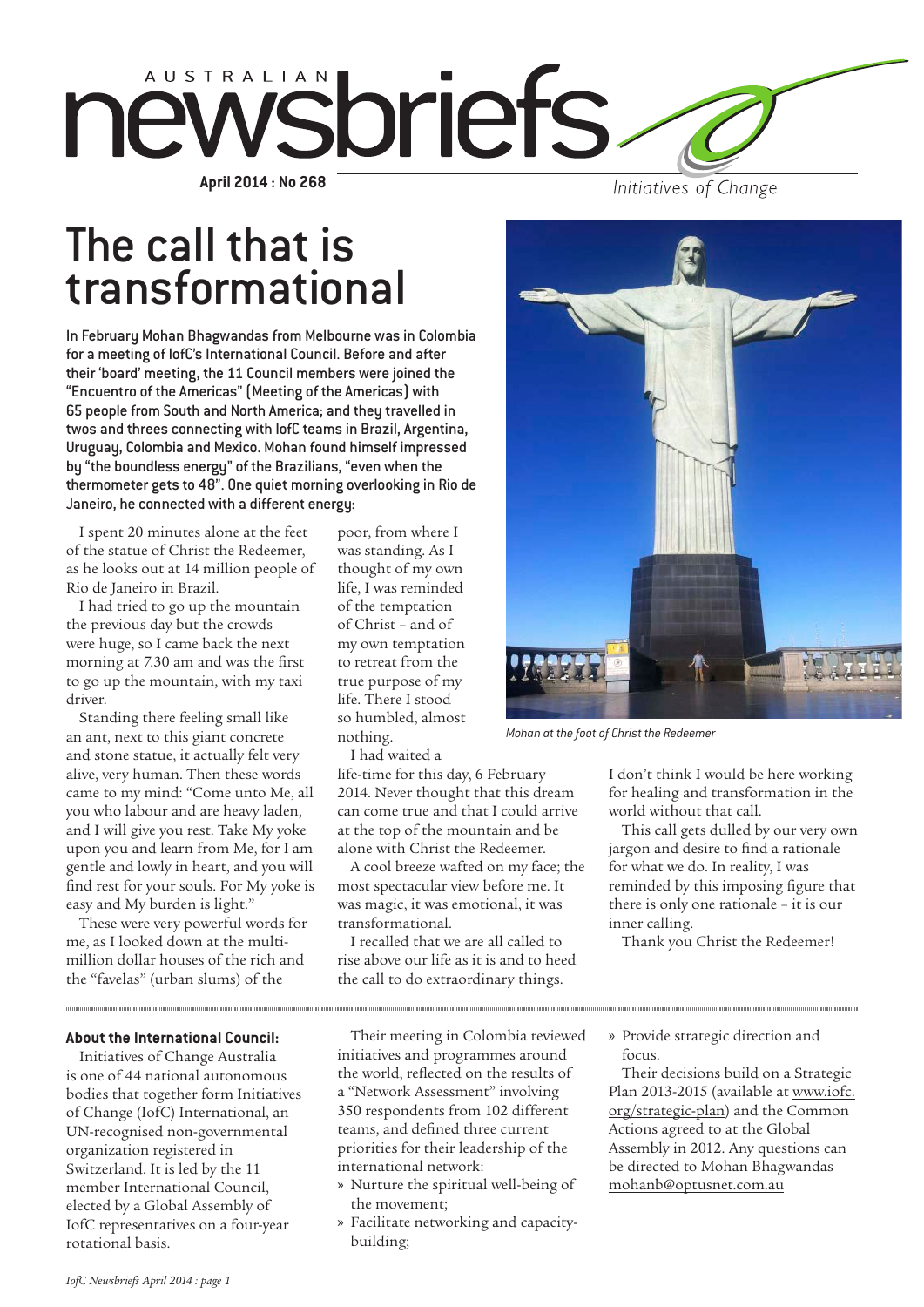# **Creators of Peace Circles in Sydney University**



*CoP volunteer Joyce Fraser dialogues with a participant at Sydney's Afri-Fest. Credit: Shoshana Faire*



*Barbara Perry, State Member of Parliament for Auburn (left), receives Benay Aykin, Yvonne Collier, Ngan Le, Joyce Fraser, Asma Farooqui, and Trish Mc Donald-Harrison. Credit: Shafaq Jaffery*

For the first time as part of a university programme, post-graduate students and academic staff of the Centre for Peace and Conflict Studies at Sydney University, participated in a Creators of Peace Circle. It was held in early March in the Posters of Peace Gallery at the Centre where we were surrounded by the faces of well-known peace-makers and posters of major peace events.

Eight women and one man participated, from Afghanistan, Kenya, Nepal, Philippines, Taiwan and Australia. Shoshana Faire and Patricia Garcia facilitated the circle, which was at the invitation of Dr Wendy Lambourne, the Centre's Deputy Director.

This was a very different experience from what these participants have experienced so far in their university

peace studies, as their feedback indicated:

"Much more personal and real."

"We had the opportunity to resolve our own issues and look at practising inner peace."

"We experienced how to develop deep trust and connection."

 "The circle brought together the most extraordinary group I have encountered in a long time. Their stories either made you want to cheer, gasp in awe or cry."

"My whole life, I've been told I'm a bad listener and, as a journalist, that's a very bad thing to be. But at this peace circle we had fun exercises to practise better listening and we learned why that was so important. The secure atmosphere allowed me to see and admit to what I was doing that made me such an ineffective listener. It really opened my eyes! I will bring the lessons and inspiration from those precious two days with me for the rest of my life. I am hoping now to not just be a better journalist but to be a better daughter, sister, partner or friend to everyone around me."

"For me personally many things that I read about – cyclones, wars, political suppression, forced marriage, indoctrination at school, walking miles barefoot to school – came alive as people's personal life stories unfolded. Experiencing the real person in each other was at the core."

> *By Shoshana Faire, International Coordinator, Creators of Peace*

## **Circles thinking outside the square**

### The movement of Creators of Peace is growing in several Australian cities, as well as in 41 countries overseas. A number of reports:

*Shoshana Faire and Tanya Fox, Sydney:* Monthly regional gatherings are taking place in North, South, East and West Sydney for those who have been in a CoP Circle. Different "action groups" have formed to work on communications and on new opportunities for these Circles to form. A team of six women manned a Creators of Peace stall with publicity material at the AfriCultures Festival (*see photo top left*).

*Ngan Le, Sydney:* Creators of Peace

supported International Women's Day Event in the NSW Parliament House convened by the Pakistan Australia Association (*see photo top right*). The event brought various groups together with State Members of Parliament, in order to raise awareness of domestic violence against both women and men, and to call for joint action to prevent such violence in all communities.

*Margaret Hepworth, Melbourne:* In March 35 women met at the Armagh centre for a follow-up and information session with a number saying they would like to join a Peace Circle and others wanting to learn to facilitate them. Some felt the circles might

help build bridges in Melbourne communities where there are ethnic and cultural tensions.

*Helen Mills, Adelaide:* An IofC video, *Beyond Forgiving*, was shown at a follow-up meeting of women who had completed Creators of Peace Circles, several of them from the South Sudanese refugee community. The video, which documents a powerful story of reconciliation from South Africa, provoked thoughtful discussion with its questions, such as: "How does one move from victimhood to survivor to wounded healer?"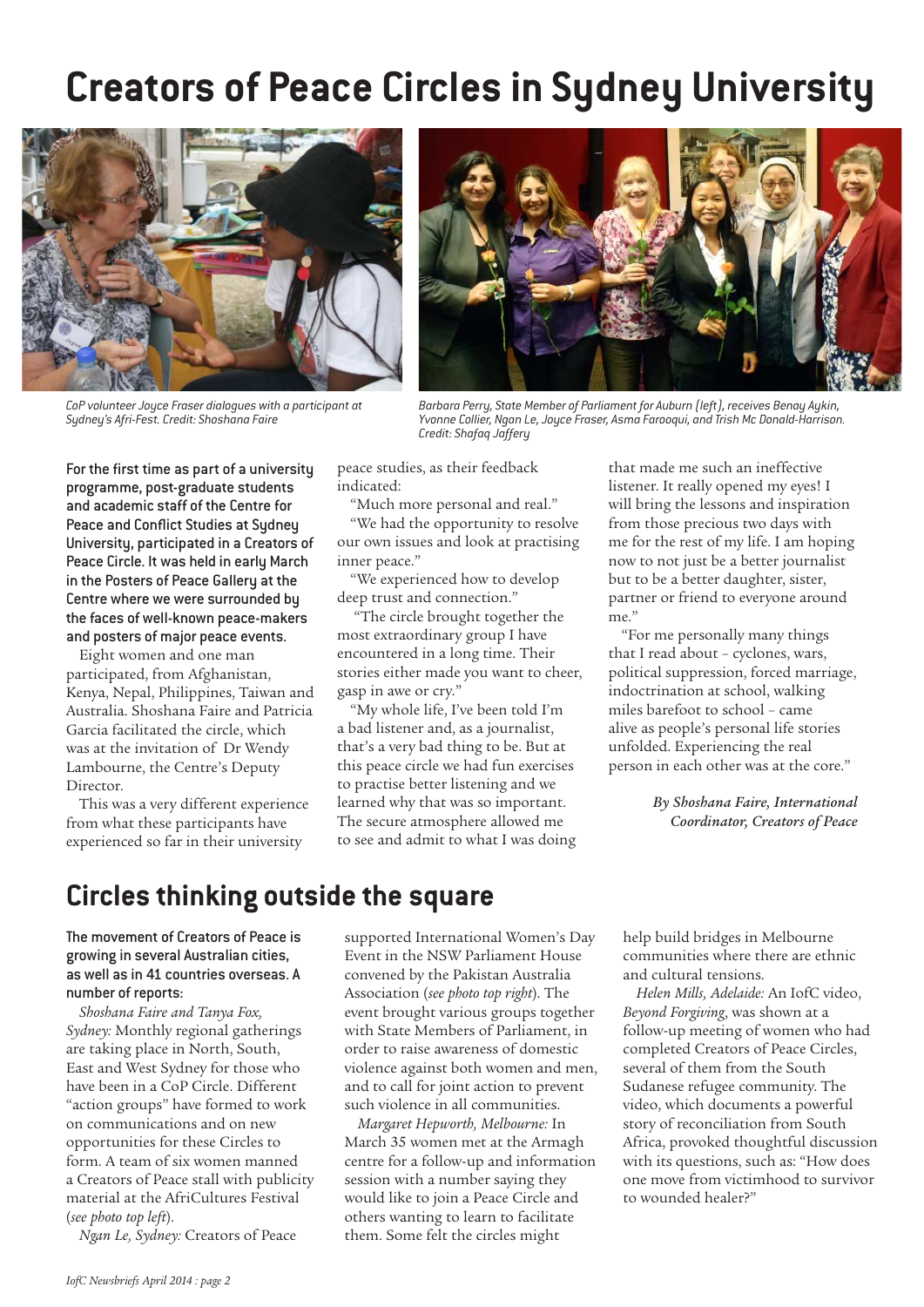*Visier welcomes a South Sudanese refugee. Credit: Alastair Pritchard*

## **An Invitation: Welcome to my place**

In 1996 I came with my wife and three young children to Australia from Nagaland, a violence-torn region of North-East India and North-West Burma. As a boy I lived in the jungle for three years with my family, along with thousands of people internallydisplaced because of the fighting. We starved, living under trees, eating snakes and monkeys.

We were so grateful to our Australian friends from Initiatives of Change who helped us to settle down, first at the Armagh, the IofC centre in Melbourne, then later when we were able to put money down for our own home. Aboriginal elder Reg Blow welcomed us with a smoking ceremony. And an elder of the Wurundjeri people gave us a letter inviting us "to stay in Australia as long as you like". We were greatly honoured.

At the same time we deeply missed home. Loneliness and facing the trauma of growing up in conflict were hard to bear. I had nightmares for seven years.

When we moved into our new home we were welcomed by Barbara, a friendly neighbour who brought food and helped us unload. The same night a brick was thrown through our front



window by someone objecting to our race. So which Australia do I choose? Barbara or the brick thrower? We chose both, because both are realities.

After gaining a further degree I worked for ten years with the National Council of Churches as an education and advocacy officer on behalf of refugees and displaced persons. But in 2013 I had a clear direction from God that it was time to move on. Only a few months later World Vision came up with this idea of "Welcome to My Place". I knew I was the right person to take on the challenge. I was selected by World Vision as Project Officer.

Welcome to My Place aims to cultivate generous, open-hearted hospitality towards refugees and asylum seekers among Australian churches, Christians and community groups.

The current debate on asylum seekers and refugees is far from welcoming. In fact it has divided the nation. For boat people, anger and shock at the treatment they receive are compounded by their own stories of trauma fleeing conflicts and wars in their countries of origin, living in refugee camps and detention centres, and risking their lives in boats to reach Australia. These stories and

experiences have created the need for Welcome to My Place.

By inviting asylum seekers and refugees to dinner, particularly during Refugee Week (15-21 June), we hope to shift current attitudes and create understanding through shared relationships and experiences. It is a response to Jesus' saying: "For I was hungry, and you fed me. I was thirsty, and you gave me a drink. I was a stranger, and you invited me into your home."

Initiatives of Change became actively engaged with Welcome to My Place through assisting me in training sessions. So far three IofC volunteers – my wife, Pari, in Melbourne, Jean Brown in Adelaide and Trish McDonald-Harrison in Sydney – have joined as resource people to facilitate training for church leaders in cross-cultural information and how to organise Welcome to My Place dinners. Their contribution is greatly appreciated by my colleagues at World Vision.

For details, see: [www.](http://www.welcometomyplace.org.au) [welcometomyplace.org.au.](http://www.welcometomyplace.org.au)

> *by Visier Sanyü, Project Officer, World Vision*

## **Four men and a boat**

A Newsbriefs reader drew attention to an article by Carolyn Webb in *The Age,* 21 March, describing how Tri Nguyen is walking from Melbourne to Canberra towing a symbolic small wooden boat which he will present to Parliament.

Nguyen remembers the kindness shown to him and his family when they arrived in Melbourne in 1982, after fleeing for their lives

by boat from Vietnam and horrific experiences of detention in Malaysia. "We were traumatised and had a really rough journey but were just immersed in love and hospitality.'' A group from a suburban Melbourne church helped bring his mother and two younger brothers to Australia eight years later.

Mr Nguyen says we need "to change the national conversation about asylum seekers'', which is too negative. "The idea is that we are at our best when we show compassion and work for justice for those who are oppressed,'' Mr Nguyen says. "That's the Australia that's at its best. I hope in 30 years' time, we have refugees wanting to say thank you rather than us wanting to say sorry.''